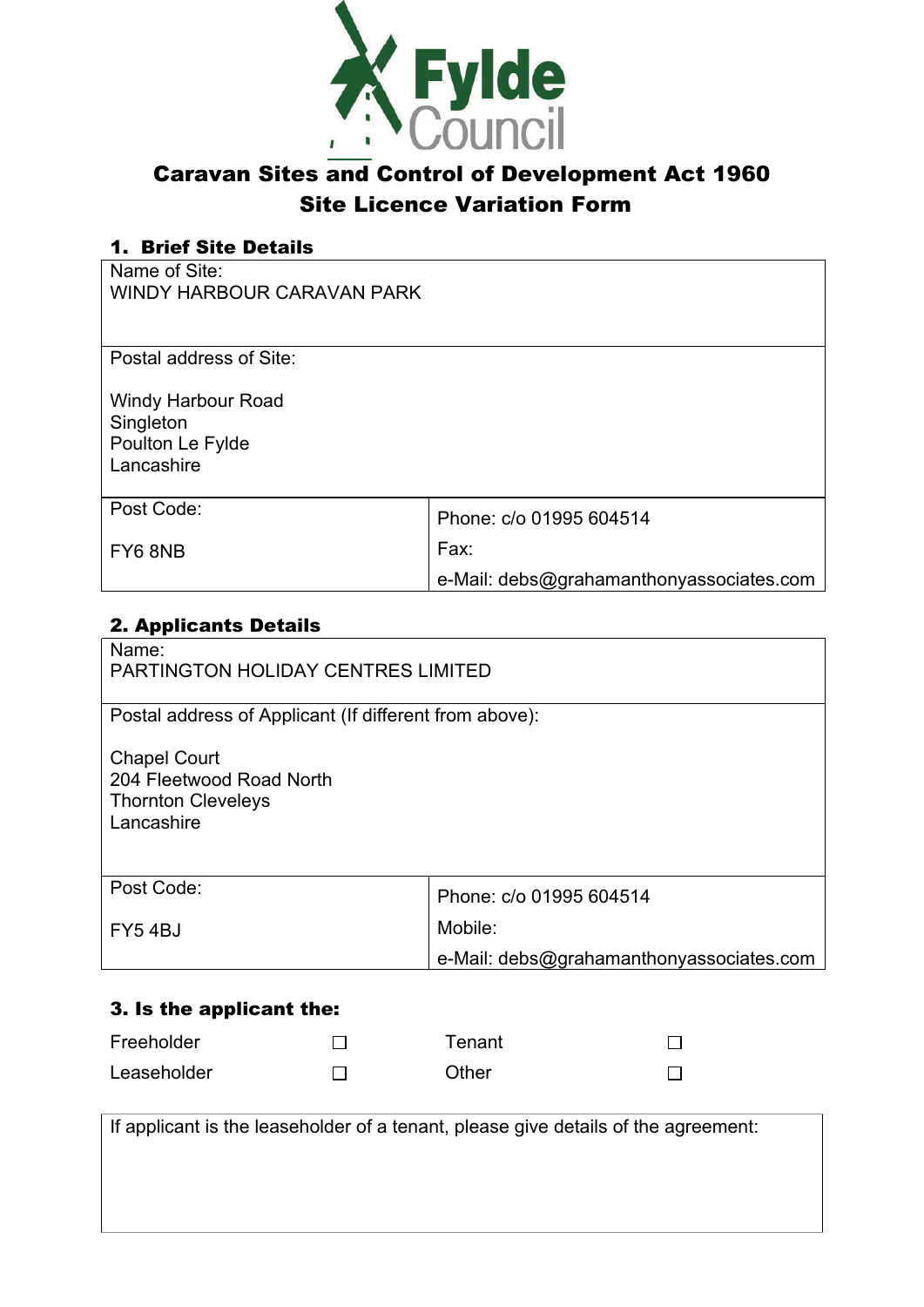#### 5. Existing Licence Conditions:

| Type of unit           | Please Tick as<br>appropriate | <b>Number</b>                                     |
|------------------------|-------------------------------|---------------------------------------------------|
| Permanent residential  |                               | Caravans                                          |
| Static Holiday         |                               | 739Caravans                                       |
| <b>Holiday Chalets</b> |                               | Chalets                                           |
| <b>Touring Holiday</b> |                               | Units                                             |
| <b>Opening Season:</b> |                               |                                                   |
| <b>Static Sites</b>    |                               | 1 <sup>st</sup> March to 31 <sup>st</sup> October |
| <b>Touring Sites</b>   |                               |                                                   |

#### 6. Proposed Application to alter Licence Condition:

| Type of unit                                             | Please Tick as<br>appropriate | <b>Number</b> |
|----------------------------------------------------------|-------------------------------|---------------|
| Permanent residential                                    |                               | Caravans      |
| <b>Static Holiday</b>                                    |                               | 739  Caravans |
| <b>Holiday Chalets</b>                                   | $\mathsf{L}$                  | Chalets       |
| <b>Touring Holiday</b>                                   |                               | Units         |
| <b>Opening Season:</b>                                   |                               |               |
| <b>Static Sites</b>                                      | $\perp$                       | 12 Months     |
| <b>Touring Sites</b>                                     |                               |               |
| 7. Does the site have planning permission?               |                               |               |
| Yes                                                      |                               |               |
| <b>No</b>                                                |                               |               |
| <b>Applied For</b>                                       |                               | Date:         |
| If yes, please give relevant permissions and references: |                               |               |

18/0655 CHANGE OF USE OF LAND TO ALLOW THE SITING OF AN ADDITIONAL 48 STATIC CARAVANS FOR HOLIDAY USE Approved 13/09/2019 17/0454 ADVERTISEMENT CONSENT FOR ONE NON ILLUMINATED STATIC POLE MOUNTED SIGNBOARD Refused 17/11/2017 16/0910 SINGLE STOREY EXTENSION TO FRONT TO PROVIDE NEW ENTRANCE PORCH / LOBBY PART RETROSPECTIVE APPLICATION. Granted 10/02/2017 16/0708 VARIATION OF CONDITION 1 OF PLANNING APPLICATION 94/0438 TO PERMIT CARAVANS AND HOLIDAY ACCOMMODATION TO BE OCCUPIED ALL YEAR ROUND. Granted 02/11/2016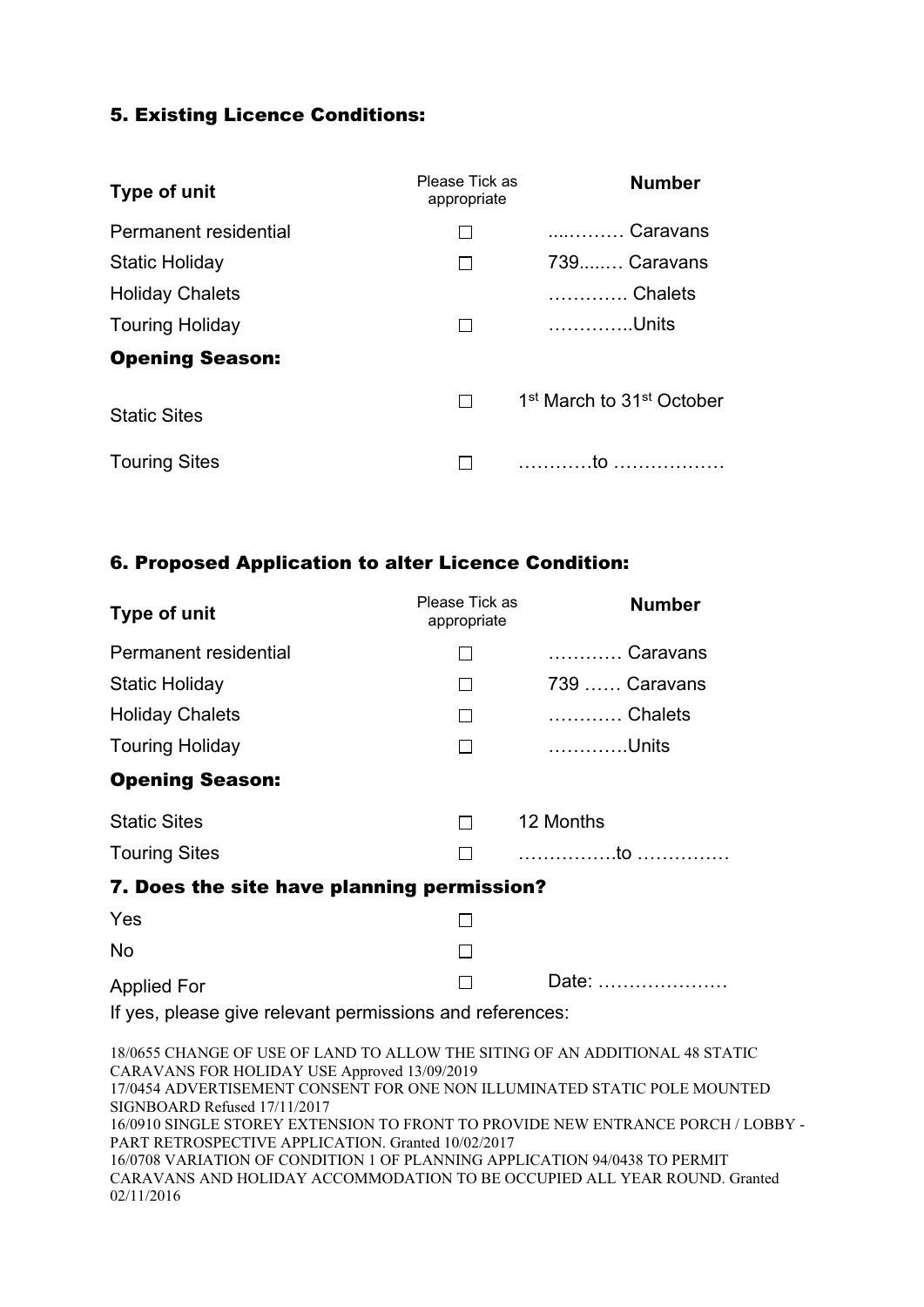15/0522 ADVERTISEMENT CONSENT TO DISPLAY 1 X NON ILLUMINATED HOARDING SIGN Refused 05/02/2016 14/0269 PROPOSED ERECTION OF SINGLE STOREY EXTENSION TO RECEPTION BUILDING TO FORM ADDITIONAL OFFICE SPACE. Granted 17/06/2014 10/0114 ERECTION OF BUILDING TO ACCOMMODATE PUMP HOUSE AND STORAGE Granted 20/05/2010 06/0777 RETROSPECTIVE APPLICATION FOR ERECTION OF STORE BUILDING TO REPLACE EXISTING Granted 04/12/2006 06/0391 RESUBMISSION OF APPLICATION 05/0910 FOR RE SITING OF MOBILE HOMES AND CREATION OF ADDITIONAL LANDSCAPING AND ROAD LAYOUT. Granted 16/08/2006 05/0910 CHANGE OF USE OF TOURING PITCHES TO SITE FOR 54 SEASONAL HOLIDAY CARAVANS Granted 03/11/2005 04/1232 ERECTION OF 3NO. SINGLE STOREY EXTENSIONS FOR BEER STORE, SPA POOL AND SAUNAS. Granted 14/02/2005 01/0838 SINGLE STOREY EXTENSION TO REAR OF ADMIN. BLOCK Granted 30/01/2002

#### 8. How is drinking water provided?

| Mains supply to unit | . Units |
|----------------------|---------|
| Standpipes           |         |

#### 9. How are toilets and wash hand basins provided?

| $\blacksquare$ | Units                                       |
|----------------|---------------------------------------------|
| $\Box$         | Units                                       |
|                |                                             |
| $\Box$         | Units                                       |
| П              | Units                                       |
|                |                                             |
| $\Box$         | Units                                       |
| П              | Units                                       |
|                |                                             |
|                | 12. How is kitchen waste water disposed of? |
|                | . Units                                     |
| $\Box$         | Units                                       |
| $\Box$         | Units                                       |
|                |                                             |
|                |                                             |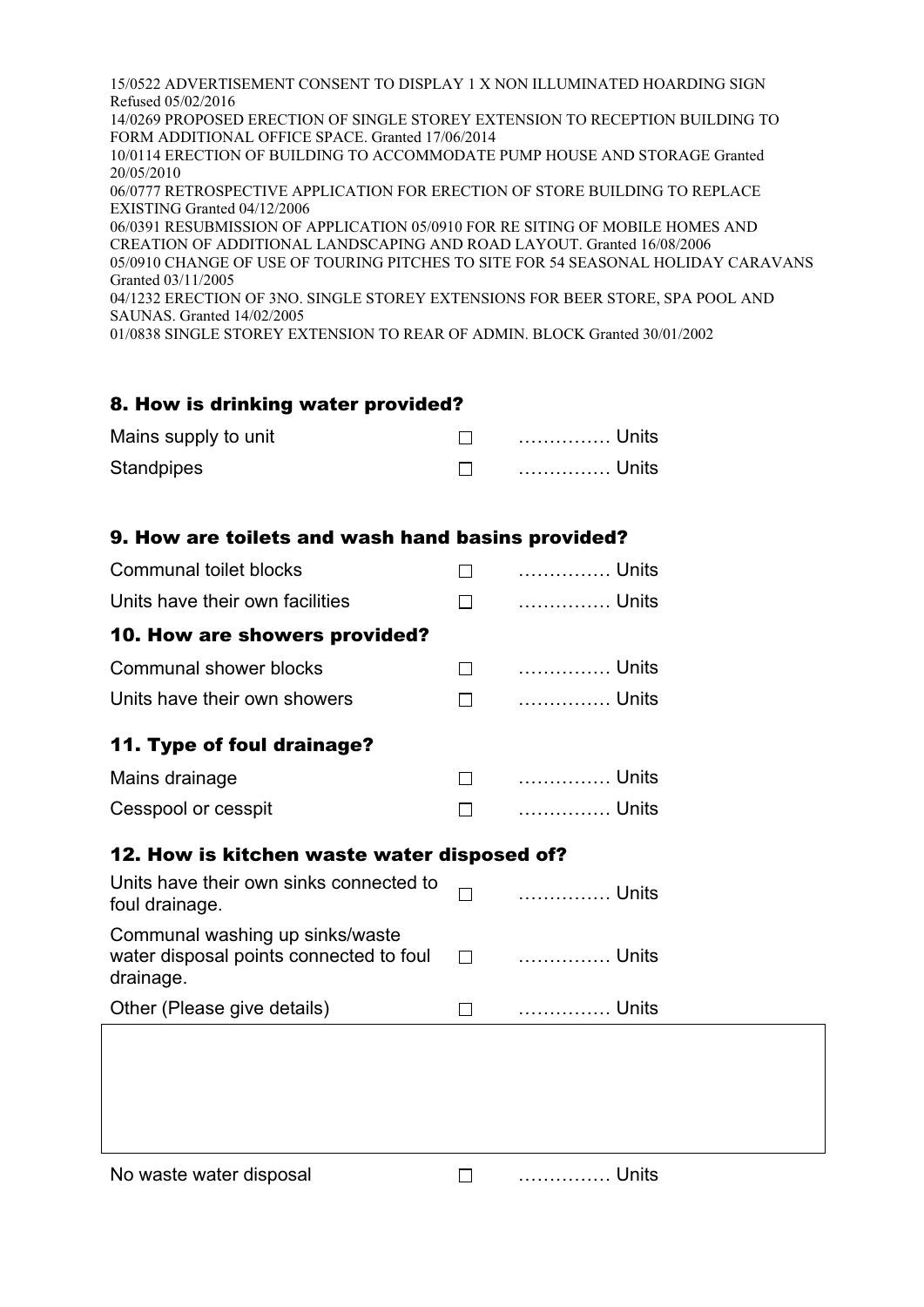# 13. How is surface water drainage provided?

| As existing.                                                                                             |              |                 |
|----------------------------------------------------------------------------------------------------------|--------------|-----------------|
| 14. How is refuse stored on the site?                                                                    |              |                 |
| Individual bins at each unit                                                                             |              | $\square$ Units |
| Communal wheeled bins or skips                                                                           |              | $\square$ Units |
| Communal bin store                                                                                       | $\Box$       | Units           |
| 15. Do units use liquefied petroleum gas (LPG) cylinders?                                                |              |                 |
| Yes                                                                                                      | $\mathsf{L}$ |                 |
| <b>No</b>                                                                                                |              |                 |
| 16. Is there a LPG storage area on the site?                                                             |              |                 |
| Yes                                                                                                      |              |                 |
| <b>No</b>                                                                                                | $\Box$       |                 |
| 17. Has the applicant held a site licence which has been revoked at<br>any time in the last three years? |              |                 |
| Yes                                                                                                      | $\perp$      |                 |
| <b>No</b>                                                                                                |              |                 |
| 18. Was the site in use as a caravan site:                                                               |              |                 |
| On 9th March 1960                                                                                        | $\perp$      |                 |
| On 29th March 1960                                                                                       |              |                 |
| At any other time since 9th March 1958                                                                   | $\Box$       |                 |
| If so, when:                                                                                             |              |                 |
| 19. Address for correspondence:                                                                          |              |                 |
| Caravan site                                                                                             |              |                 |
| Applicants address                                                                                       |              |                 |
| Other (please state below)                                                                               |              |                 |
| Name:                                                                                                    |              |                 |
|                                                                                                          |              |                 |
| Address:                                                                                                 |              |                 |
|                                                                                                          |              |                 |
|                                                                                                          |              |                 |
|                                                                                                          |              |                 |
| Post Code:                                                                                               |              |                 |